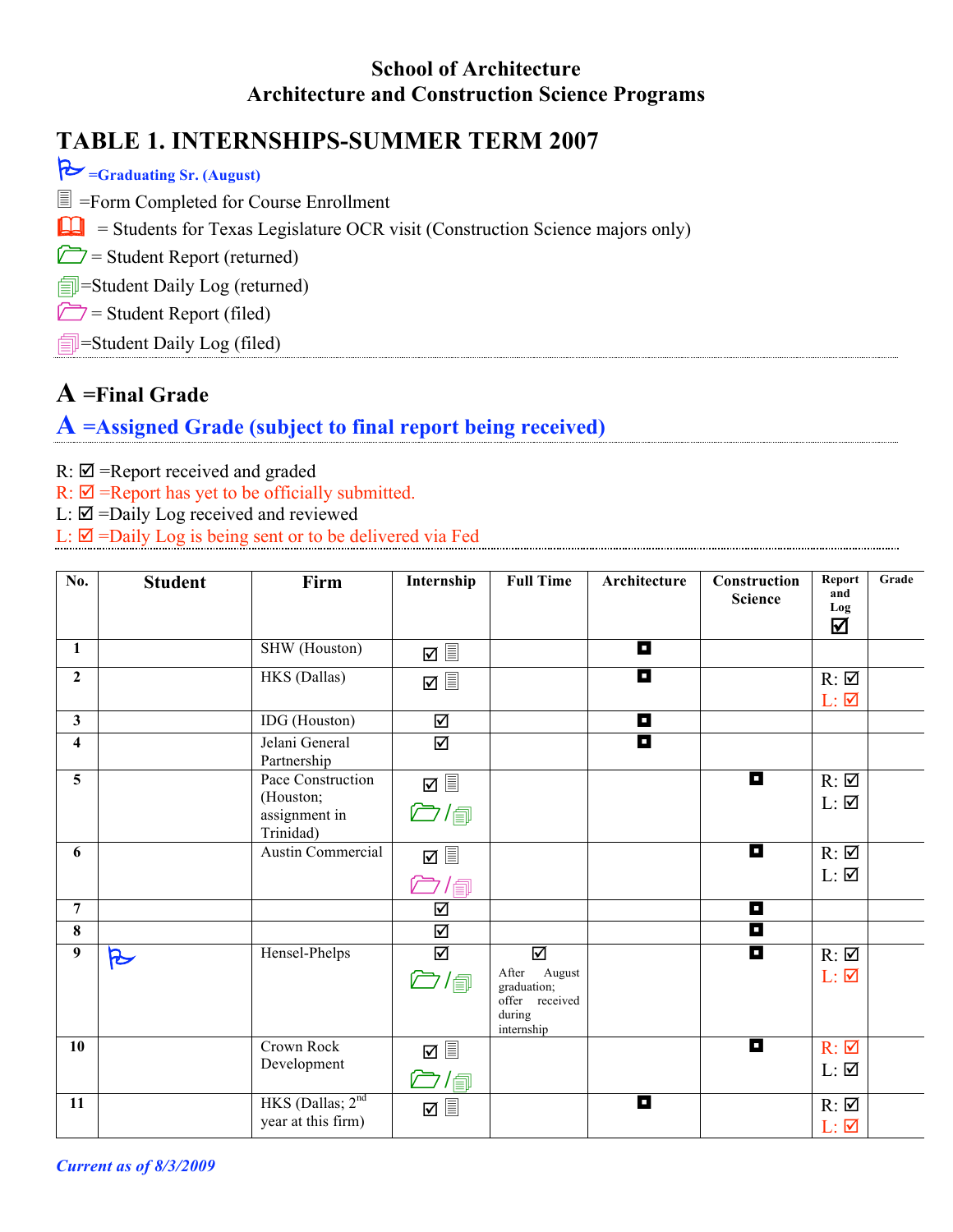### **School of Architecture Architecture and Construction Science Programs**

|                 |           |                                                           | $\sqrt{2}$                       |                                                                         |   |   |                                                              |  |
|-----------------|-----------|-----------------------------------------------------------|----------------------------------|-------------------------------------------------------------------------|---|---|--------------------------------------------------------------|--|
| 12              |           | <b>Oglesby Greene</b>                                     | ☑                                |                                                                         | П |   |                                                              |  |
|                 |           | Architects (Dallas)<br><b>Brookstone</b>                  |                                  |                                                                         |   |   |                                                              |  |
| 13              |           |                                                           | ☑                                | ☑<br>After August<br>graduation                                         |   | П |                                                              |  |
| 14              |           | Austin Commercial                                         | $\boxtimes$ $\blacksquare$       |                                                                         |   | П | $R: \overline{\mathfrak{A}}$                                 |  |
|                 |           |                                                           | ○/@                              |                                                                         |   |   | $L: \nabla$                                                  |  |
| 15              |           | <b>Tellepsen Builders</b>                                 | $\overline{\mathbf{S}}$<br>○/包   |                                                                         |   | П | $R: \overline{\mathfrak{A}}$<br>$L: \nabla$                  |  |
| 16              |           | Texas Parks &<br>Wildlife (Austin)                        | /圓                               |                                                                         | О |   | $R: \overline{\mathcal{A}}$<br>$L: \overline{\mathfrak{A}}$  |  |
| 17              |           | IDG (Houston)                                             | ☑                                |                                                                         | П |   |                                                              |  |
| $\overline{18}$ | $\approx$ | Hensel-Phelps<br>(Katy, TX;<br>downtown medical<br>bldg.) | $\overline{\mathsf{M}}$          | ☑<br>After August<br>graduation                                         |   | П | $R: \Box$<br>$L: \overline{\mathbf{Z}}$                      |  |
| 19              | R         | Charles Lynch,<br>AIA (Amarillo,<br>TX)                   | ☑<br>$\Box$ /                    | ☑<br>After August<br>graduation                                         | П |   | $R: \overline{\mathfrak{A}}$<br>$L: \overline{\mathbf{M}}$   |  |
| 20              |           | Jacobs (Dallas)                                           |                                  | ☑<br>After August<br>graduation                                         | O |   |                                                              |  |
| 21              | R         | Proem Design-<br><b>Build</b>                             | ☑<br><i>亡</i> /f                 | ☑<br>After August<br>graduation                                         | П |   | $R: \overline{\mathfrak{A}}$<br>$L: \overline{\mathfrak{A}}$ |  |
| 22              |           | F&S Partners<br>(Dallas)                                  |                                  |                                                                         | П |   |                                                              |  |
| 23              | $\approx$ | <b>SHW</b> Architects                                     | $\boxtimes$<br>$\bar\Box'$       | ☑<br>After August<br>graduation                                         | П |   | $R: \overline{\mathfrak{A}}$<br>$L: \overline{\mathbf{Z}}$   |  |
| 24              |           | <b>CASI</b> Custom<br>Homes                               | ☑                                |                                                                         | П |   |                                                              |  |
| 25              |           | Hewitt Washington<br>Architects (New<br>Orleans)          | ☑                                | ⊠<br>After August<br>graduation                                         | П |   |                                                              |  |
| 26              |           | Gilbane                                                   | $\bar{\mathbb{C}}$ / $\text{d}$  |                                                                         |   | П | $R: \overline{\mathfrak{A}}$<br>$L: \mathbf{\nabla}$         |  |
| 27              |           | Austin Commercial<br>(hospital project<br>Sugarland, TX)  | ☑ 圓<br>$\overline{\mathbb{C}}$ / |                                                                         |   | O | $R: \Box$<br>$L: \mathbf{\nabla}$                            |  |
| 28              | R         | <b>Halff Associates</b><br>(Houston)                      | ☑                                | ☑<br>Has worked<br>there for 7 years<br>while attending<br><b>PVAMU</b> | П |   |                                                              |  |
| 29              |           | Ray and Hollington                                        | ☑                                |                                                                         | П |   |                                                              |  |
| 30              |           | James Walker<br>Architects<br>(Houston)                   |                                  |                                                                         | П |   |                                                              |  |
| 31              | R         | Osaca International                                       | ☑                                | ☑<br>After August                                                       |   | O | $R: \mathbf{\nabla}$<br>$L: \mathbf{Z}$                      |  |